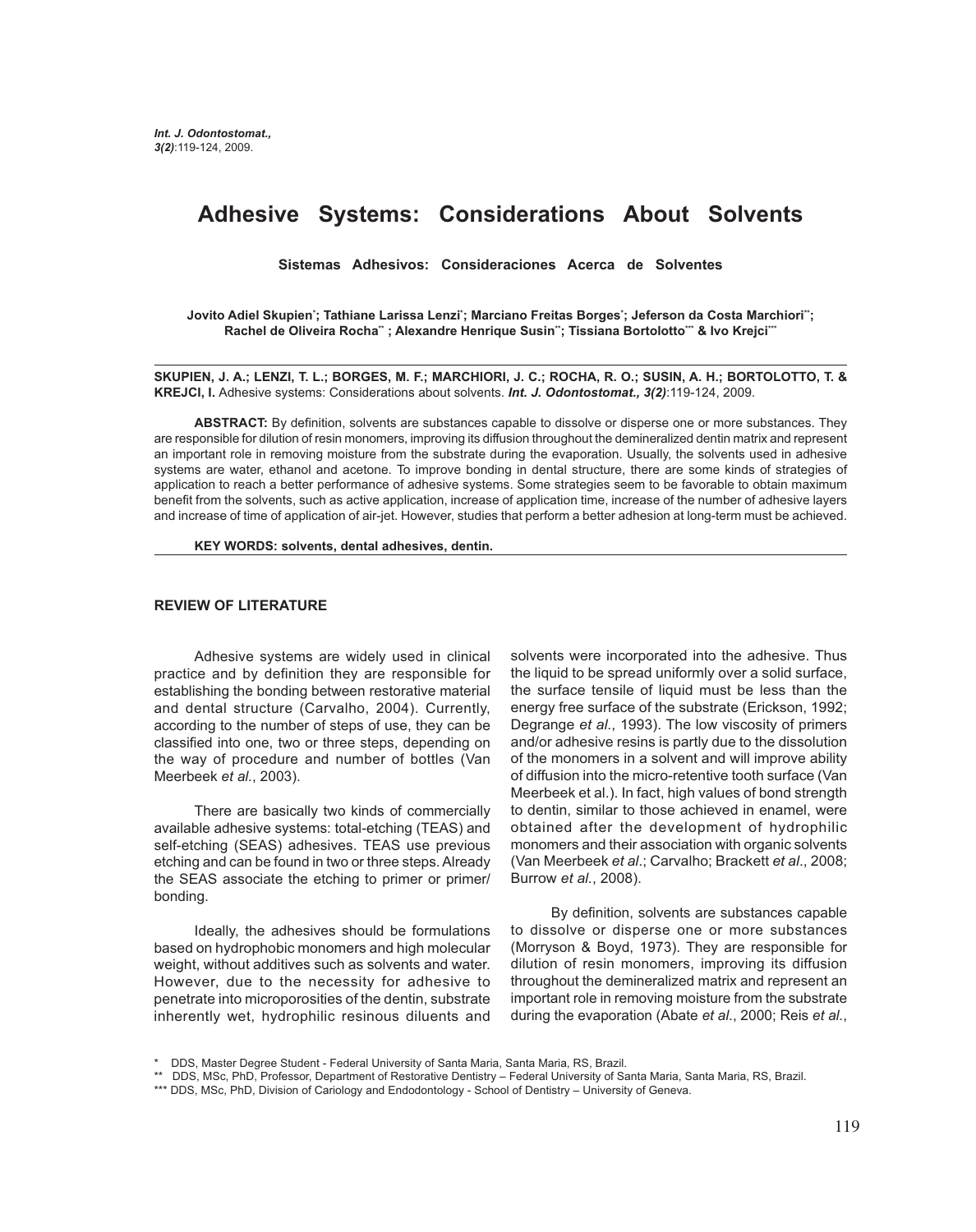2003). In adhesive systems, water (boiling temperature 100 $^{\circ}$  C), ethanol (78.3 $^{\circ}$  C) and acetone (56-58 $^{\circ}$  C) are solvents frequently used (Van Landuyt *et al.,* 2007).

Acetone is able to remove water from the substrate (Tay *et al.*, 1998). However, it cannot prevent the consequent collapses of collagen fibrils when it is used over a dry dentin, unlike water used as solvent. However, significantly smaller values of bond strength to dentin were found using such systems, as well as non-homogeneous hybrid layer and an excess of moisture of the substrate (Abate *et al.*).

A large amount of solvent (greater than 20 wt. %) dilutes the concentration of monomers and separates the polymer cross link creating large physical spaces between the reactive species during the polymerization (Cho & Dickens, 2004; Cadenaro *et al*., 2008; Ye *et al*., 2007). It has been demonstrated that SEAS also reduce the degree of conversion (Jacobsen & Söderholm, 1995) and their mechanical properties when water is added to them (Ito *et al*., 2005a, Hosaka *et al.,* 2007).

The extensive use of solvents in adhesive systems becomes susceptible to formation of a poor hybrid layer. The solvent may be responsible for the formation of droplets/blisters. There are several hypothesis to support this statement, like that the simplified adhesives form a semi-permeable membranes after polymerization (Tay *et al.*, 2002) causing, due to osmotic pressure, the passage of dentinal fluid to adhesive interface, providing the accumulation and resulting in the formation of blisters. Another hypothesis, speculated by Chersoni *et al.* (2005) reports that waste of water in the dentin would be responsible for the droplet formation, as a result of the saturation by osmosis, provided by etching, being able to reach the adhesive interface due to permeability after polymerization.

A study conduced by Ferrari *et al.* (2008), which objective was to clarify how the formation of blisters occurs in adhesive interfaces in dentin, demonstrated that the use of adhesives of 2 and 3 steps with prior etching, and, self-etching adhesives (2 steps), result in an interface with little formation of blisters, and when they occur, it is probably due to residues of solvents retained into the interface. Even, it emphasizes the fact that single-step self-etching adhesives are more favorable to formation of these droplets due to the phase separation and insufficient evaporation of solvent (Van Landuyt *et al*., 2005).

 In order to have a better evaluation of phase separation phenomenon, Gaintantzopoulou *et al*. (2008) used 3 adhesive systems and changed the method of evaporation of solvent (mild and strong air drying). All adhesive systems tested showed phase separation and consequently the formation of blisters, but the use of a strong air drying was able to reduce the degree of separation.

In dental adhesion, several factors are evaluated to reach the appropriate bonding: number of layers of adhesive (Arisu *et al*., 2009; Ito *et al*., 2005b), different strategies for application (Pivetta *et al.*, 2008; Lührs *et al*., 2008; Cilli *et al*., 2009; Reis *et al*., 2007), high degree of conversion (Kanehira *et al*., 2006; Cekic-Nagas *et al.*, 2008) kind of monomer used (Van Landuyt *et al*., 2008). Recently, Lima *et al.* (2008) investigated the influence of different water concentration in an experimental selfetching primer system on the microtensile bond strength to dentin. The study demonstrated that the water concentration in the primer influenced on the bond strength of tested adhesive system, corroborating the importance of solvent in the composition of adhesive systems.

The use of air-jet after the application of the adhesive improves the evaporation of solvent and water, reducing the thickness of adhesive layer and becoming more uniform (Spreafico *et al*., 2006). The time of air-jet application should be observed according to the manufacture's instructions and it can vary between 5 and 10 seconds. The solvent remainder in the adhesive can compromise its polymerization due to dilution of monomers and result in permeability of adhesive interface (Hashimoto *et al*., 2004; Cho & Dickens).

However, variations in the duration of air-jet can occur routinely in clinical practice. Some studies evaluated the effect of air-jet time on dentin bond strength of SEAS. Most of the studies demonstrated that the increasing air-jet time results on higher bond strengths values (Jacobsen *et al.*, 2006; Sadr *et al.,* 2007; Furuse *et al*., 2008; Ikeda *et al*., 2008). The fact that extending the air-jet times provides more evaporation of organic solvent and water can be justified on that. Moreover, Chiba *et al.* (2006) reported that the absence of air-jet had a negative influence on dentin bond strength of SEAS.

The formation of hybrid layer has been accepted as responsible for adequate resin/dentin adhesion (Pashley & Carvalho, 1997). Among other factors, the rate of diffusion of monomers to demineralized dentin, providing the micromechanical retention, can improve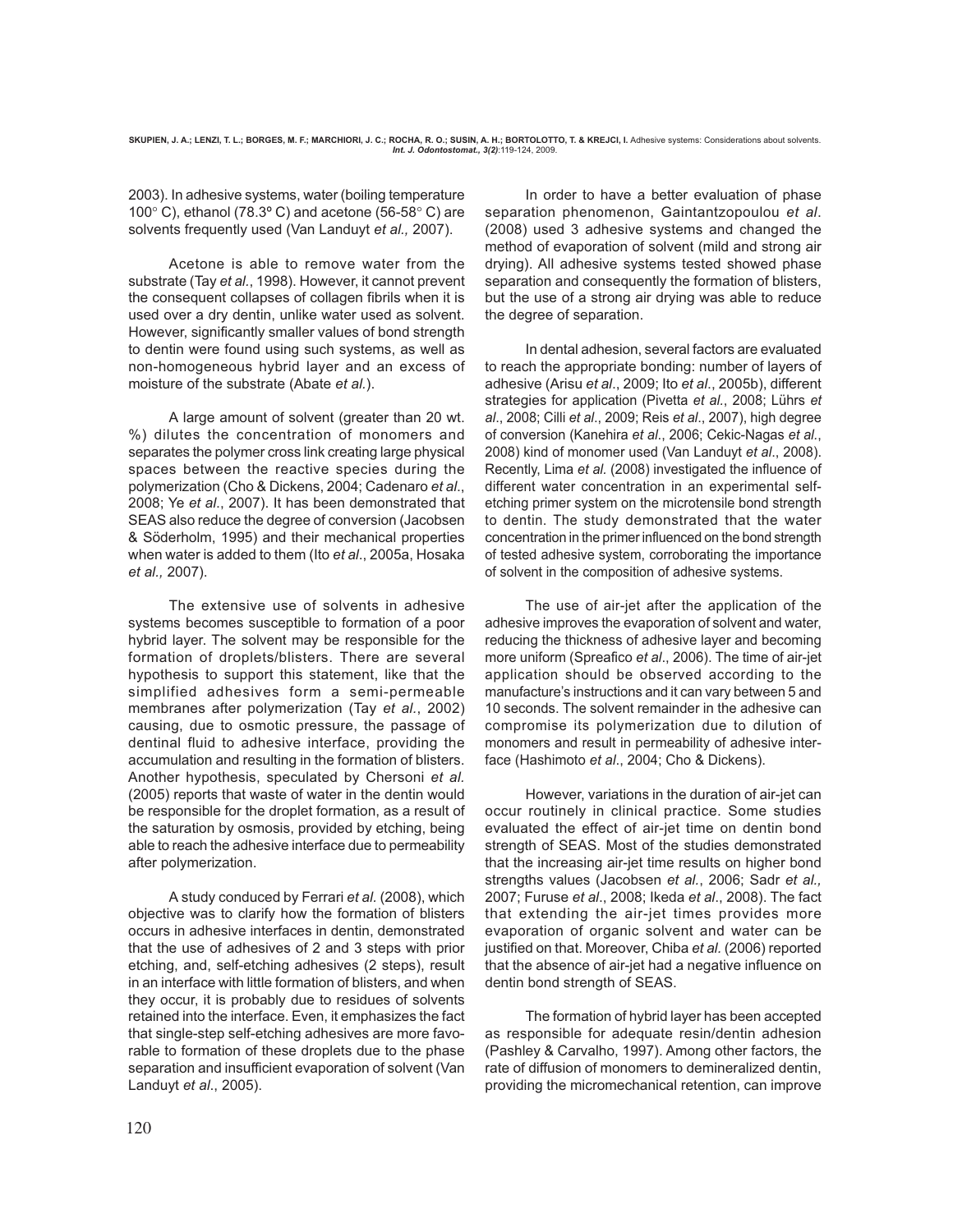bond strength. The diffusion occurs due to the presence of solvent capable to infiltrate within the collagen network, keeping the monomers in the spaces previously occupied by minerals. In order to reach a higher monomer infiltration, the time of contact between adhesive systems and demineralized substrate should be increased.

The effect of time of application of the adhesive in bond strength was also evaluated in several studies (Cardoso *et al*., 2005; Toledano *et al.*, 2007; Reis *et al.*, 2008). A study of Toledano et al. evidenced that by increasing the time of application, the bond strength was improved when simplified adhesive systems were used.

Cardoso et al., used two adhesive systems with different solvent and examined the effect of the time of application increasing in microtensile bond strength and correlating with rate of adhesive evaporation. It was verified that when increasing the application time, the bond strength presented better results and the time of application depends on the kind of solvent used in adhesive system.

A study performed by Reis et al., to evaluate the influence of different times of application of different adhesive systems (40, 90, 150 and 300 seconds) on bond strength, evidenced that more evaporation of solvent occurs associated with increased time resulting in higher bond strength values. The results obtained in these studies show that a better penetration of monomers into demineralized substrate is due to higher evaporation of organic solvent and water before the photocuring of adhesive.

In the same way, the application of more than one adhesive layer contributes for a more effective adhesion, especially in dentin (Ito *et al*., 2005b; Albuquerque *et al.*, 2008). As the solvent is evaporated to each adhesive application, the co-monomer concentration increases improving the quality of the hybrid layer and the correlation of adhesive layer cured versus no cured due the oxygen inhibition (Kim *et al*., 2006).

The application of multiple adhesive layers does not contribute to increase the adhesive thickness, but improve the quality of the adhesive layer (Hashimoto *et al*.). Adhesive systems as G-Bond (GC, Tokyo, Japan), which contain water and acetone as solvent, demonstrated lower bond strength values (Albuquerque *et al*.). As the evaporation of acetone is faster than water, the gradient of water and the monomer concentration increase proportionally, minimizing even more the water

evaporation. This situation can be worse ahead of a double adhesive application, increasing the water concentration in the adhesive layer and reducing bond strength values.

As mentioned previously, the solvent is responsible for carrying resinous monomer to demineralized dentin to involve collagen fibrils. The decreases of gradient concentration of solvent increase the viscosity of the adhesive system, jeopardizing such function. Furuse *et al*., evaluated the influence of the degree of evaporation of solvents in the bonding capability. The authors concluded that some systems are sensible to degree of evaporation of solvents and still suggest that other studies must be performed in order to reduce technical sensitivity and improve the performance of adhesive systems.

To show the importance of correct application of adhesive systems, Cavalheiro *et al.* (2006) tested in vitro the effect of errors of primers application in dentin permeability. Using 3 step adhesive systems, the authors simulated 4 errors in application: low time of application of primer and immediate drying; no application of primer; application of primer without posterior drying; rigorous drying of primer. As a control, the primer application was performed according the manufacturer's instructions. It was verified that in order to obtain an adequate sealing of dentin tubules, it is necessary to follow the manufacturer's instructions, in accordance with Peutzfeldt & Asmussem that demonstrated to reach a satisfactory result: the use of adhesive systems must be made as the manufacturer advice.

The kind of solvent present in adhesive system can be responsible for determining how humidity should be the substrate. It is important to verify what kind of solvent is present in adhesive system formulation, for surface wet pattern to be adjusted and thus provides a better performance of adhesive system. However, besides the solvent used, monomer, initiator and others also must be analyzed (Reis *et al*., 2003).

## **CONCLUSION**

Solvents are essential to promote an adequate adhesion. Although, the ideal concentration cannot be determined yet, due to different formulations and substrates in which they are tested. Some strategies seem to be favorable to obtain maximum benefit from the solvents, such as active application, increase of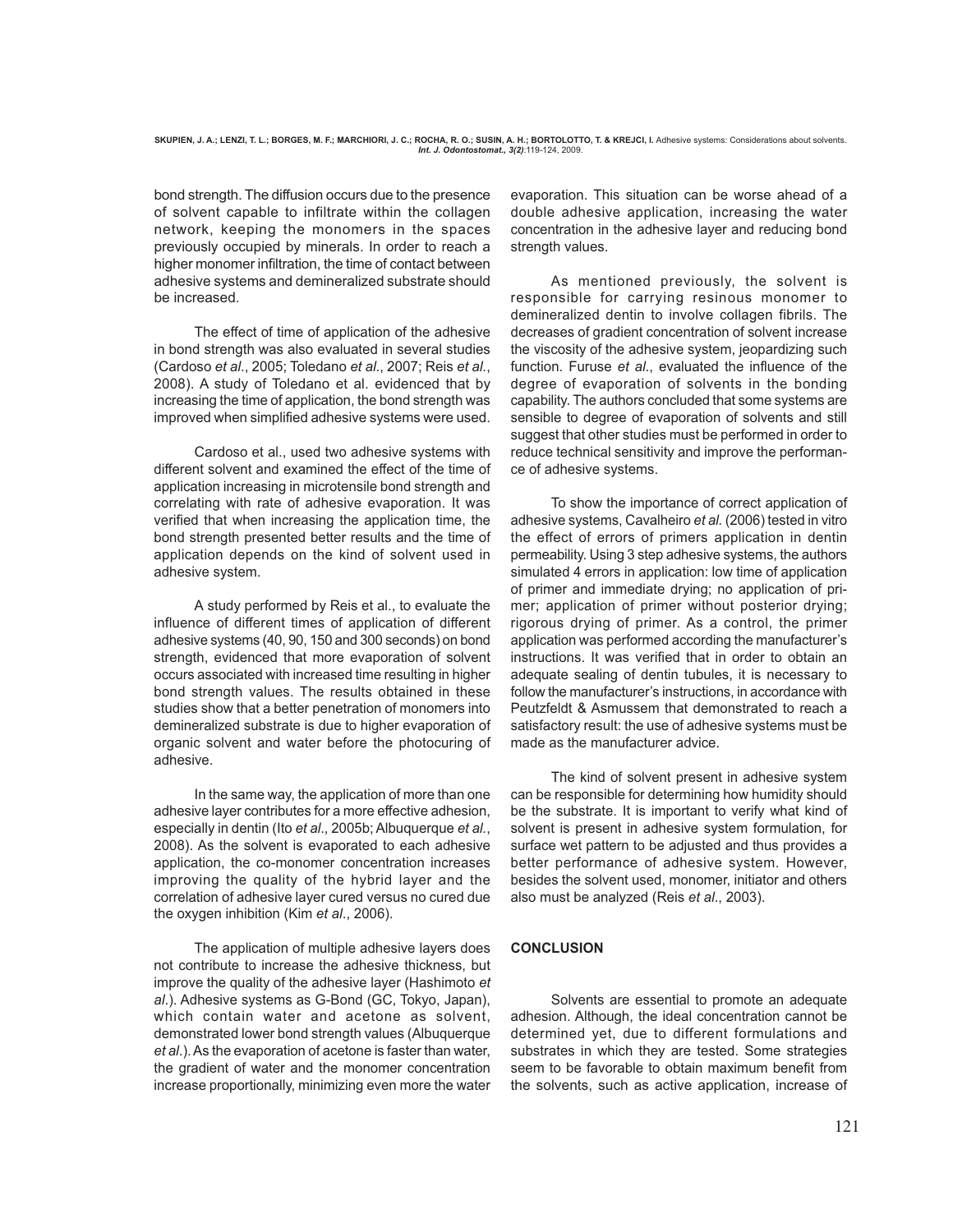SKUPIEN, J. A.; LENZI, T. L.; BORGES, M. F.; MARCHIORI, J. C.; ROCHA, R. O.; SUSIN, A. H.; BORTOLOTTO, T. & KREJCI, I. Adhesive systems: Considerations about solvents *Int. J. Odontostomat., 3(2)*:119-124, 2009.

application time, increase of the number of layers and increase of time of application of air-jet. All these factors improve solvent evaporation in adhesive systems and ensure bonding in short-term performance. However, studies that perform a better adhesion at long-term must be achieved.

**SKUPIEN, J. A.; LENZI, T. L.; BORGES, M. F.; MARCHIORI, J. C.; ROCHA, R. O.; SUSIN, A. H.; BORTOLOTTO, T. & KREJCI, I.** Sistemas adhesivos: consideraciones acerca de solventes. *Int. J. Odontostomat., 3(2)*:119-124, 2009.

**RESUMEN:** Por definición, los solventes son sustancias capaces de disolver o dispersar una o más sustancias. Son responsables de la dilución de los monómeros de la resina, mejorando su difusión en toda la matriz de la dentina desmineralizada y representan un papel importante en la eliminación de la humedad del sustrato durante la evaporación. Por lo general, los solventes utilizados en los sistemas adhesivos son agua, etanol y acetona. Para mejorar la adhesión en la estructura dental, hay algunos tipos de estrategias de aplicación que permiten alcanzar un mejor desempeño de los sistemas adhesivos. Algunas estrategias parecen ser favorables para obtener el máximo provecho de los solventes, como la aplicación activa, aumento del tiempo de aplicación, el aumento del número de capas de adhesivo y el aumento de tiempo de aplicación del chorro de aire. Sin embargo, investigaciones que permitan realizan una mejor adherencia a largo plazo debe ser realizadas.

**PALABRAS CLAVE: solventes, adhesivos dentales, dentina.**

## **REFERENCES**

- Abate, P. F.; Rodrigues, V. I.& Macchi, R. L. Evaporation of solvent in one-bottle adhesives. *J. Dent., 28(6)*:437-40, 2000.
- Albuquerque, M.; Pegoraro, M.; Mattei, G.; Reis, A. & Loguercio, A. D. Effect of double-application or the application of a hydrophobic layer for improved efficacy of one-step self-etch systems in enamel and dentin. *Oper. Dent., 35(5)*:564-70, 2008.
- Arisu, H. D.; Eligüzelog˘lu, E.; Uçtas¸li, M. B.& Omürlü, H. Effect of multiple consecutive applications of onestep self-etch adhesive on microtensile bond strength. *J. Contemp. Dent. Pract., 10(2)*:67-74, 2009.
- Brackett, W. W.; Tay, F. R.; Looney, S. W.; Ito, S.; Haisch, L. D. & Pashley, D. H. Microtensile dentin and enamel bond strengths of recent self-etching resins. *Oper. Dent., 33(1)*:89-95, 2008.
- Burrow, M. F.; Kitasako, Y.; Thomas, C. D. & Tagami, J. Comparison of enamel and dentin microshear bond strengths of a two-step self-etching priming system with five all-in-one systems. *Oper. Dent., 33(4)*:456-60, 2008.
- Cadenaro, M.; Breschi, L.; Antoniolli, F.; Navarra, C. O.; Mazzoni, A.; Tay, F. R.; Di Lenarda, R. & Pashley,

D. H. Degree of conversion of resin blends in relation to ethanol content and hydrophilicity. *Dent. Mater., 24(9)*:1194-200, 2008.

- Cardoso, P. C.; Loguercio, A. D.; Vieira, L. C.; Baratieri, L. N. & Reis, A. Effect of prolonged application times on resin-dentin bond strengths. *J. Adhes. Dent., 7(2)*:143-9, 2005.
- Cavalheiro, A.; Vargas, M. A.; Armstrong, S. R.; Dawson, D. V. & Gratton, D. G. Effect of incorrect primer application on dentin permeability. *J. Adhes. Dent., 8(6)*:393-400, 2006.
- Carvalho, R. M. Sistemas adesivos: fundamentos para aplicação clínica. *Biodonto, 2*:1-86, 2004.
- Cekic-Nagas, I.; Ergun, G.; Vallittu, P. K. & Lassila, L. V. Influence of polymerization mode on degree of conversion and micropush-out bond strength of resin core systems using different adhesive systems. *Dent. Mater., 27(3)*:376-85, 2008.
- Chiba, Y.; Yamaguchi, K.; Miyazaki, M.; Tsubota, K.; Takamizawa, T. & Moore, B. K. Effect of air-drying time of single-application self-etch adhesives on dentin bond strength. *Oper. Dent., 31(2)*:233-9, 2006.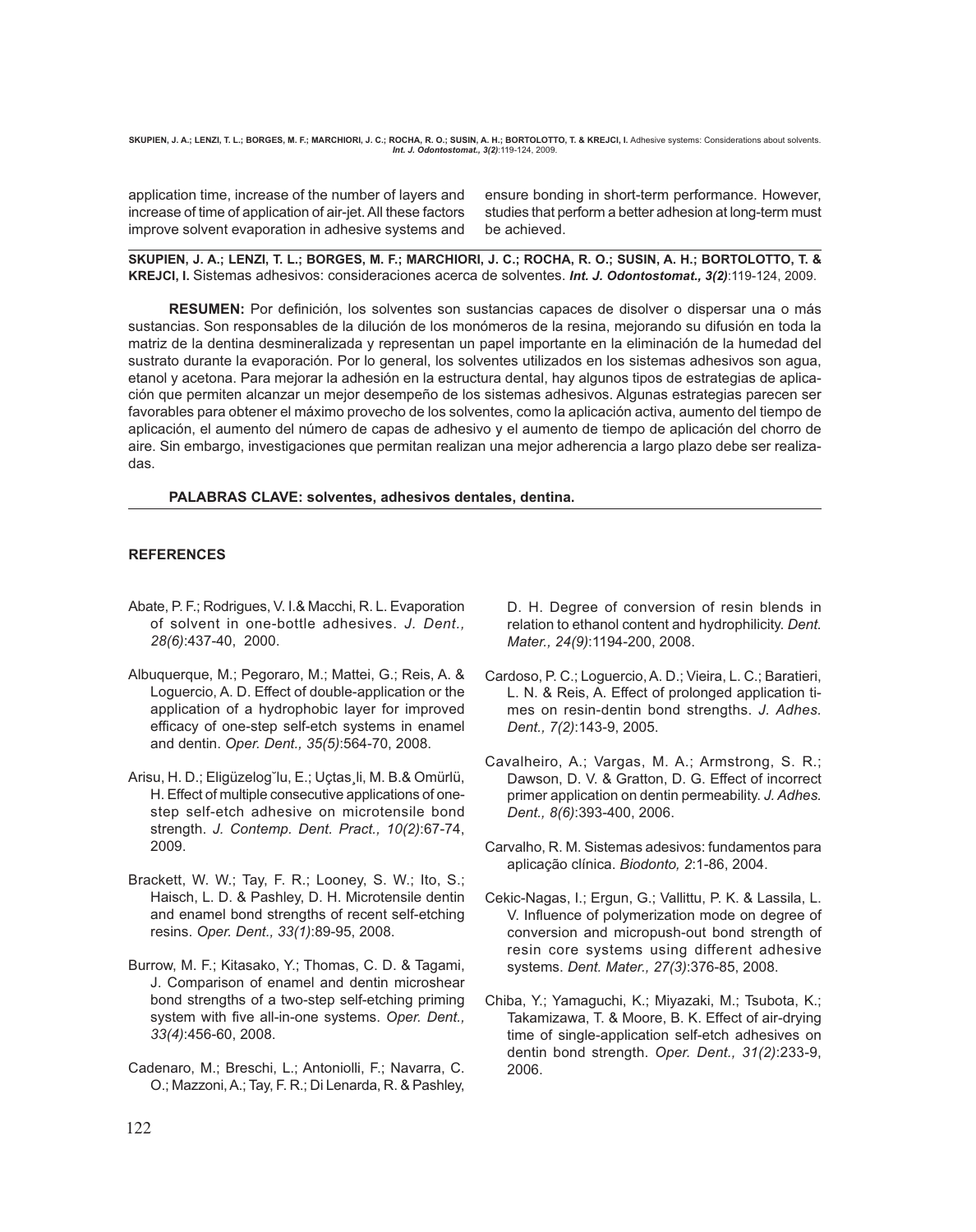SKUPIEN, J. A.; LENZI, T. L.; BORGES, M. F.; MARCHIORI, J. C.; ROCHA, R. O.; SUSIN, A. H.; BORTOLOTTO, T. & KREJCI, I. Adhesive systems: Considerations about solvents *Int. J. Odontostomat., 3(2)*:119-124, 2009.

- Chersoni, S.; Acquaviva, G. L.; Prati, C.; Ferrari, M.; Grandini, S.; Pashley, D. H. & Tay, F. R. In vivo fluid movement through dentin adhesives in endodontically treated teeth. *J. Dent. Res., 84(3)*:223-7, 2005.
- Cho, B. H. & Dickens, S. H. Effects of the acetone content of single solution dentin bonding agents on the adhesive layer thickness and the microtensile bond strength. *Dent. Mater., 20(2)*:107-15, 2004.
- Cilli, R.; Prakki, A.; Araújo, P. A. & Pereira, J. C. Influence of glutaraldehyde priming on bond strength of an experimental adhesive system applied to wet and dry dentin. *J. Dent., 37(3)*:212- 8, 2009.
- Degrange, M.; Attal, J. P. & Theimer, N. E. *In vitro tests of dentine bonding systems. In*: Vanherle, G.; Degrange, M. & Willems, G. (Eds). Proceedings of the International Symposium Euro Disney: State of the Art on Direct Posterior Filling Materials and Dentine Bonding. Leuven, Belgium, Van der Poorten, 1993. pp.206-25.
- Erickson, R. L. Surface interactions of dental adhesive materials. *Oper. Dent., 17(5)*:81-94, 1992.
- Ferrari, M.; Coniglio, I.; Magni, E.; Cagidiaco, M. C.; Gallina, G.; Prati, C. & Breschi, L. How can droplet formation occur in endodontically treated teeth during bonding procedures? *J. Adhes. Dent., 10(3)*:211-8, 2008.
- Furuse, A. Y.; Peutzfeldt, A. & Asmussen, E. Effect of evaporation of solvents from one-step, self-etching adhesives. *J. Adhes. Dent., 10(1)*:35-9, 2008.
- Gaintantzopoulou, M.; Rahiotis, C. & Eliades, G. Molecular characterization of one-step self-etching adhesives placed on dentin and inert substrate. *J. Adhes. Dent., 10(2)*:83-93, 2008.
- Hashimoto, M.; Ito, S.; Tay, F. R.; Svizero, N. R.; Sano, H.; Kaga, M. & Pashley, D. H. Fluid movement across the resin-dentin interface during and after bonding. *J. Dent. Res., 83(11)*:843-8, 2004.
- Hosaka, K.; Tagami, J.; Nishitani, Y.; Yoshiyama, M.; Carrilho, M.; Tay, F. R.; Agee, K. A. & Pashley, D. H. Effect of wet versus dry testing on the mechanical properties of hydrophilic primer polymers. *Eur. J. Oral Sci., 115*:1-7, 2007.
- Ikeda, T.; De Munck, J.; Shirai, K.; Hikita, K.; Inoue, S.; Sano, H.; Lambrechts, P. & Van Meerbeek, B. Effect of air-drying and solvent evaporation on the strength of HEMA-rich versus HEMA-free one-step adhesives. *Dent. Mater., 24(10)*:1316-23, 2008.
- Ito, S.; Hashimoto, M.; Wadgaonkar, B.; Svizero, N.; Carvalho, R. M.; Yiu, C.; Rueggeberg, F. A.; Foulger, S.; Saito, T.; Nishitani, Y.; Yoshiyama, M.; Tay, F. R. & Pashley, D. H. Effects of resin hydrophilicity on water sorption and changes in modulus of elasticity. *Biomat., 26(33)*:6449-59, 2005a.
- Ito, S.; Tay, F. R.; Hashimoto, M.; Yoshiyama, M.; Saito, T.; Brackett, W. W.; Waller, J. L. & Pashley, D. H. Effects of multiple coatings of two all-in-one adhesives on dentin bonding. *J. Adhes. Dent., 7(2)*:133-41, 2005b.
- Jacobsen, T. & Söderholm, F. J. Some effects of water on dentin bonding. *Dent. Mater., 11(2)*:132-6, 1995.
- Jacobsen, T.; Finger, W. J. & Kanehira, M. Air-drying time of self-etching adhesives vs bonding efficacy. *J. Adhes. Dent., 8(6)*:387-92, 2006.
- Kanehira, M.; Finger, W. J.; Hoffmann, M.; Endo, T. & Komatsu, M. Relationship between degree of polymerization and enamel bonding strength with self-etching adhesives. *J. Adhes. Dent., 8(4)*:211- 6, 2006.
- Kim, J. S.; Choi, Y. H.; Cho, B. H.; Son, H. H.; Lee, I. B.; Um, C. M. & Kim, C. K. Effect of light-cure time of adhesive resin on the thickness of the oxygeninhibited layer and the microtensile bond strength to dentin. *J. Biomed. Mat. Res., 78(1)*:115-23, 2006.
- Lima, G. S.; Ogliari, F. A.; da Silva, E. O.; Ely, C.; Demarco, F. F.; Carreño, N. L.; Petzhold, C. L. & Piva, E. Influence of water concentration in an experimental self-etching primer on the bond strength to dentin. J. Adhes. *Dent., 10(3):167-72, 2008*.javascript:AL\_get(this, 'jour', 'J Adhes Dent.');
- Lührs, A. K.; Guhr, S.; Schilke, R.; Borchers, L.; Geurtsen, W. & Günay, H. Shear bond strength of self-etch adhesives to enamel with additional phosphoric acid etching. *Oper. Dent., 33(2)*:155- 62, 2008.
- Morrison, R. T. & Boyd, R. N. *Organic chemistry.* Boston, Allyn and Bacon, 1973.